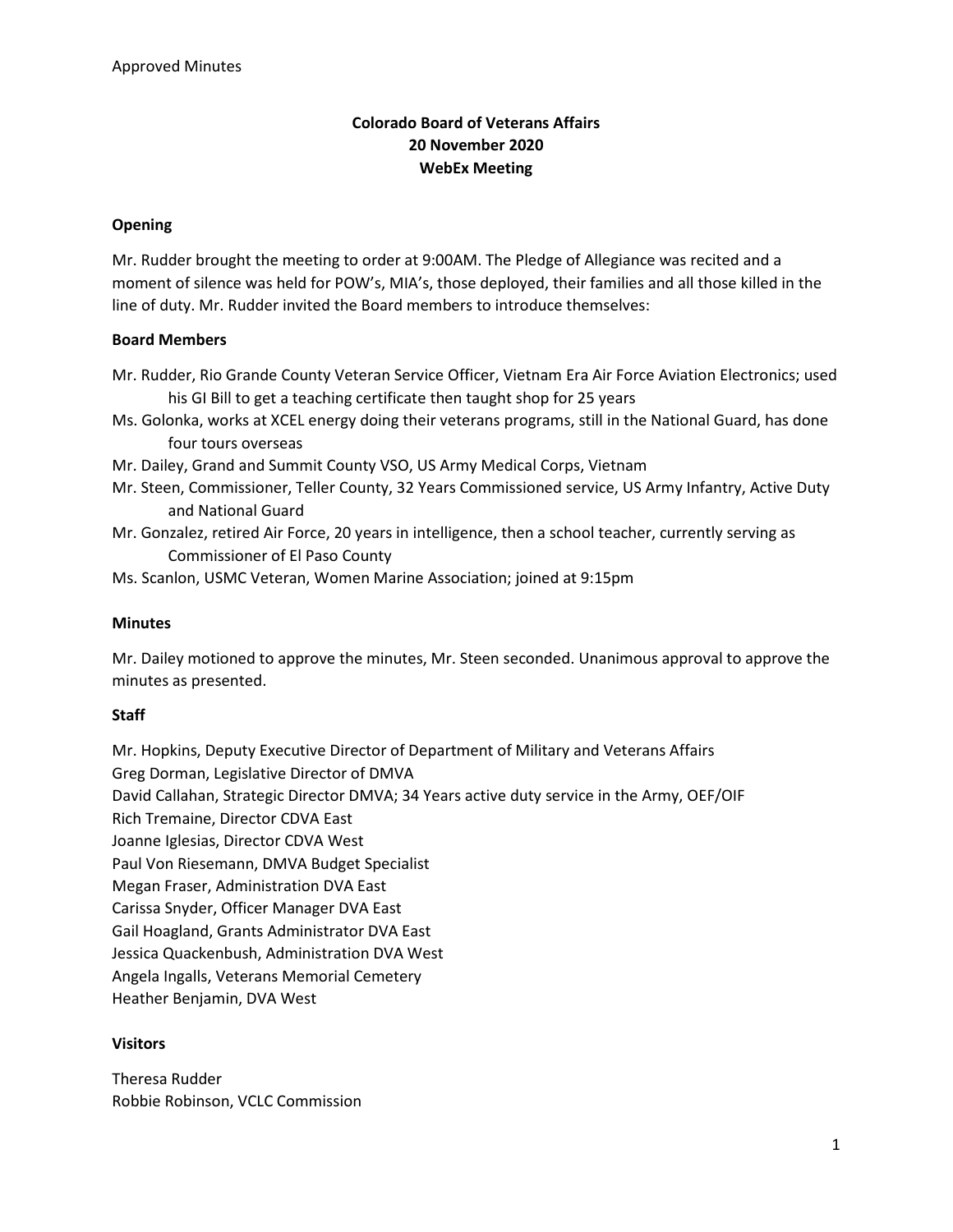## **VTF Grant Application Changes for FY 2021-2022**

Ms. Hoagland presented three proposed changes for the Board's consideration:

1) Process for submission – by email, instead of snail mail. Due in part to COVID protections, and eliminates the deadline issues.

Mr. Steen queried if all of our applicants have email capability? And if so, do they have the ability to submit such large files? Ms. Hoagland responded that she has broken down the applications into two files and clearly delineated what goes into which one. Further, as everything is currently electronic, if they don't have email capability then they probably can't administer their grants. Mr. Robinson pointed out this also requires them to have scanning capability. Ms. Hoagland agreed. Mr. Dorman offered that applicants could take pictures of the documents with a cell phone? Or that DocuSign could be used. Mr. Hopkins queried if they are currently in fillable PDF forms, because then everyone would need Adobe Acrobat; they are Word Documents which is more common, and may be more accessible to more people. Most complaints received last year had to do with the accessibility of the old process and he is therefore very receptive of the new ideas although agrees with the concerns thus far mentioned. Ms. Quackenbush offered that Google can turn documents into fillable forms and they just hit submit. Mr. Steen queried if a VSO doesn't have a scanner could grant funds be used to provide one? Ms. Hoagland responded in the negative and stated that currently, all grantees are scanning and submitting their reimbursements electronically; the last grantee who was using paper has now been assisted in transitioning to electronic means for submittal. She pointed out that times are changing and everyone is becoming more proficient. Mr. Dailey warned about last second electronic filing, if an application doesn't reach Ms. Hoagland on time then there may be complaints. He also pointed out that currently many CVSOs can't get into their offices and this may prove to be an additional problem. Ms. Hoagland believes this will actual decrease the submittal issues.

2) Requirement to attend kick off training

Ms. Hoagland explained that each year, while provided, a number of grantees don't attend the training meetings. These are then the ones who have difficulties managing the grant, leave out important and required paperwork, and struggle in general. Mr. Tremaine queried if they should record the training and post it on the YouTube channel so that the applicants can access them in case they need to double check. Ms. Hoagland stated that the training is provided on WebEx and is recorded and the applicants can access the recording on that platform however, adding it to the YouTube channel as well could be considered. Ms. Hoagland's suggestion is that anyone who does not attend the training will have their funds frozen until they attend one of the make-up opportunities provided to them in an effort to ensure that everyone has the access and ability to complete the training.

Ms. Scanlon joined the meeting.

Mr. Steen queried if Ms. Hoagland would like to institute a test at the end of training. Ms. Hoagland indicated this was a good idea and would work on ways to implement this suggestion. Ms. Hoagland cited that previously, she tried getting grantees to sign a document stating that they had read the handbook however, the rate of return was abysmal so she took it out for a while. A grantee provided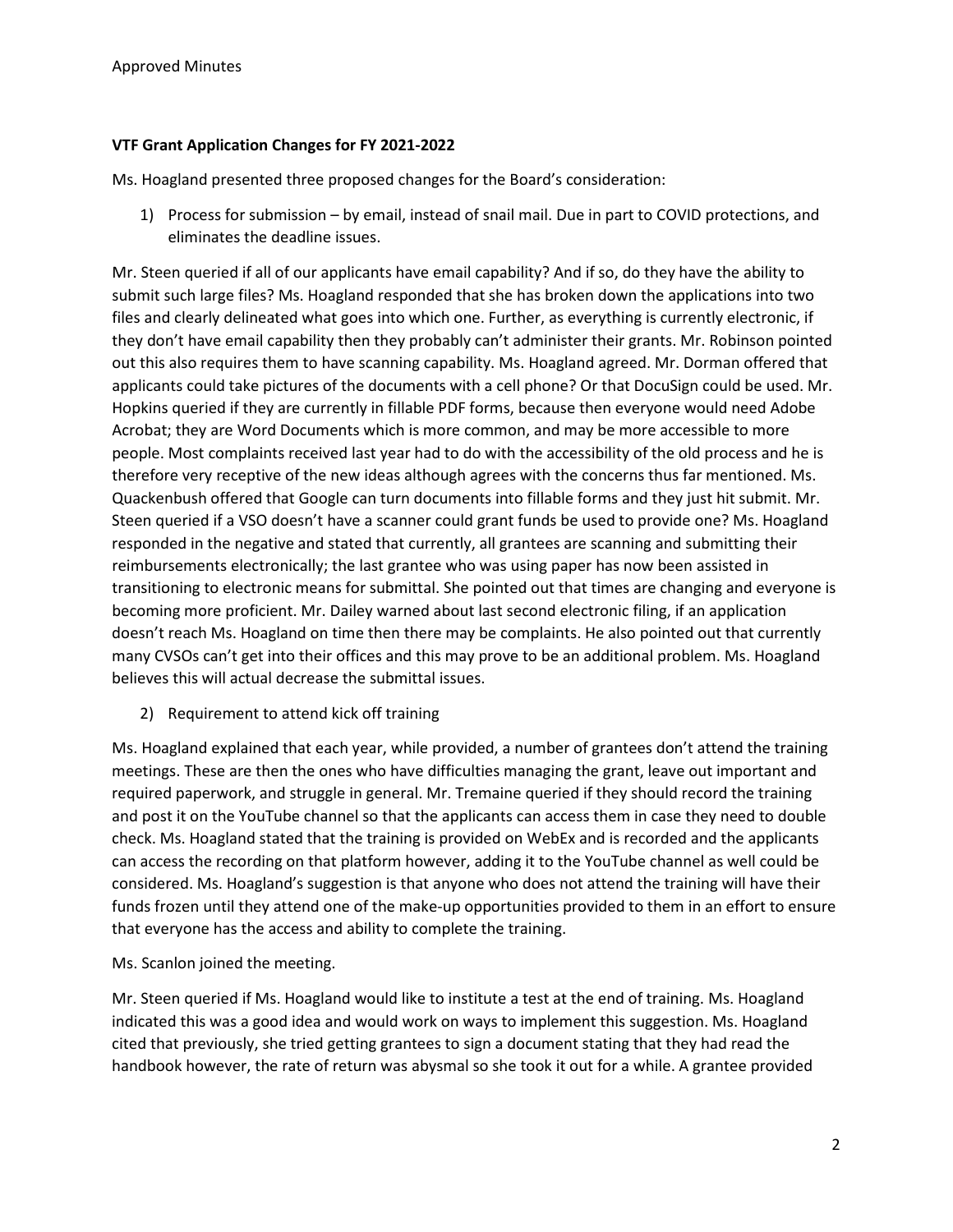### Approved Minutes

feedback that it should be returned to the process and she did. The rate of return last year on the signed page was about 75%.

- 3) Funding thresholds
	- a. Increase likelihood of grantee success
	- b. Increase execution rates
	- c. Decrease need for as many modifications.

Ms. Hoagland explained that the proposed process will slightly change the way the Board approval works. The Board will first have to decide to award a grant, then there will need to be a determination if a threshold should apply, then the amount of the award determined. The goal is for the grantees to use the money appropriately and fully, however she has repeatedly received feedback from first time grantees who ask for large sums of money and are awarded such sums that they weren't truly ready for what they were getting into and smaller sums in their first year(s) would have been smarter. Discussion ensued amongst Board members and DMVA staff.

Ms. Hoagland stated that there is also a minor proposed change on the application form indicating that the signature represents acceptance of the Grant Award terms and Conditions and then queried if anyone had any other changes that they would like made to the application itself. There were none.

Mr. Longinos motioned to approve the changes as suggested by Ms. Hoagland, Mr. Steen seconded, although he verified that Ms. Hoagland would act on the Board's suggestions. Ms. Hoagland stated she had been taking notes and felt like it was the processes behind the changes that they were commenting on the most. Board members Dailey, Golonka, Gonzales and Steen voted for approving the changes suggested for FY 21-22. Ms. Scanlon abstained. The motion passed.

Ms. Scanlon requested that when Ms. Fraser sends out documents for the Board that Ms. Fraser specifically notes which documents, if any, will be voted on.

## **Budget Update**

Presented by Mr. Hopkins and Mr. Van Riesemann. Mr. Hopkins stated that due to the increased measures due to rising Covid numbers. There is a significant number of new tasking's coming in with the NG supporting with alternate healthcare facilities in addition to the work they are doing with fire mitigation. The down select for the HQ for US Space Command took place. Buckley did not make the cut, Peterson and Colorado Springs did, in addition to four other possible locations.

The determination on who will be the Acting Deputy Director while Mr. Hopkins is gone has been made. Two individuals will spit at 7.5 months each. David Callahan will begin on January 1, the handoff has already begun. The second replacement, beginning mid-August will be Mr. Dorman. Mr. Hopkins acknowledged that this will affect the legislative session staffing in 2022 however, Mr. Hopkins believes there will be flexibility in the budget at that point in time to have a temporary Legislative Liaison for that year. Mr. Hopkins stated that the two biggest cuts are coming to two specific line items: the Executive Director's office took a significant cut as did the tuition assistance program for the Division of the National Guard.

The Governor has already presented the budget, and it is now going into the JBC process. Mr. Hopkins turned the floor over to Mr. Von Riesemann. Mr. Von Riesemann introduced himself, he has been with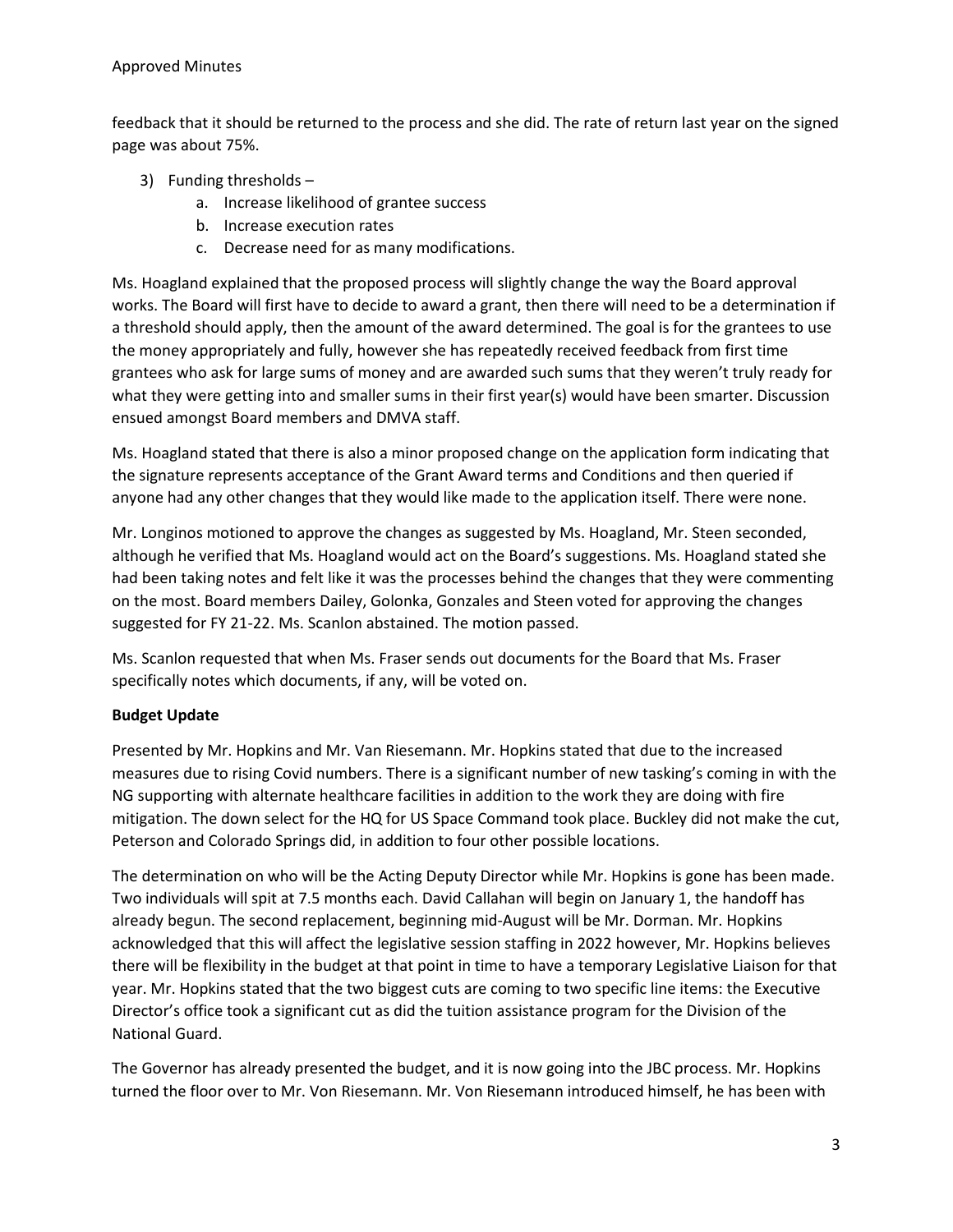the department for four years, the state for nineteen years. The Governor did announce a special session, beginning Nov. 30<sup>th</sup>. It is anticipated to go 3-5 days, they do not anticipate DMVA being affected by this at all. It is focusing on COVID. A total of \$572,137 dollars was reverted last year, most of those didn't impact any services provided. In both 2019 and 2020 some of the cash funds were swept. Cash funds affected for DMVA include: Real Estate Proceeds, Veterans Trust Fund and Veterans Assistance Grant. Total funds swept were \$8,908,395. Regarding the Veterans Assistance Grant, a few years ago there was a bill stating if the Senior Property Tax Exemption funding was not fully used it would go into the VAG and another program. The VTF funding comes from the Tobacco Master Settlement and there has been no legislation to change that. The Board members made queries.

Mr. Von Riesemann presented the FY 21-22 Budget request. There are four line items: 1) Executive Director and Army National Guard 2) Division of Veterans Affairs 3) Air National Guard and 4) Federally Funded Programs. The cemetery does get some funding from cash sources as well, as there is money for each interment. Ms. Scanlon inquired if they will be losing any FTEs at the WROS. Mr. Hopkins stated that some of the FTEs across the state will be redistributed, they are trying to capitalize on currently empty spots, or not filling spots when they are vacated. Over a 2.3 year period there will be a cut to the department of roughly 20%.

Reductions for a Reimagined DMVA include 1) Total net fund reduction of another \$475,000, this will primarily come from the general funds and 2) continuing Tuition Assistance Funding for the Lower Demand. Questions and discussion ensued between the Board members and the DMVA staff regarding the budget.

The Veterans Assistance Grant will be continued at current funding levels through the supplementation of cash funds from the Veterans Assistance Grant cash fund. The statute mentioned earlier that diverts excess property tax savings to the cash fund (vice the general fund) has been changed and the Veterans Assistance Grant will no longer receive these supplemental funds. The Veterans Assistance Grant will continue with the general fund appropriation, subject to any changes made by the General Assembly. Ms. Scanlon queried if the National Guard is getting extended past December. Mr. Dorman said that is a question for the President, 30 states have already requested that.

Mr. Dailey thanked Mr. Hopkins for coming up to his county for the Veterans Day celebration.

Mr. Steen thanked Mr. Hopkins for his transparency. Stated that he is on several boards for the state and this is by far the best experience.

Meeting took a brief recess at 11:05am.

Meeting reconvened at 11:15am.

#### **Old Business**

#### **Strategic Plan**

Ms. Fraser presented two suggestions regarding the strategic plan. The first is that the quarterly strategic plan for the Board falls in the months of October, January, April and July. The second suggestion is that prior to those meetings the Board members email their updates regarding the SPIs to Ms. Fraser so that she can distribute them to everyone. The Board members agreed with both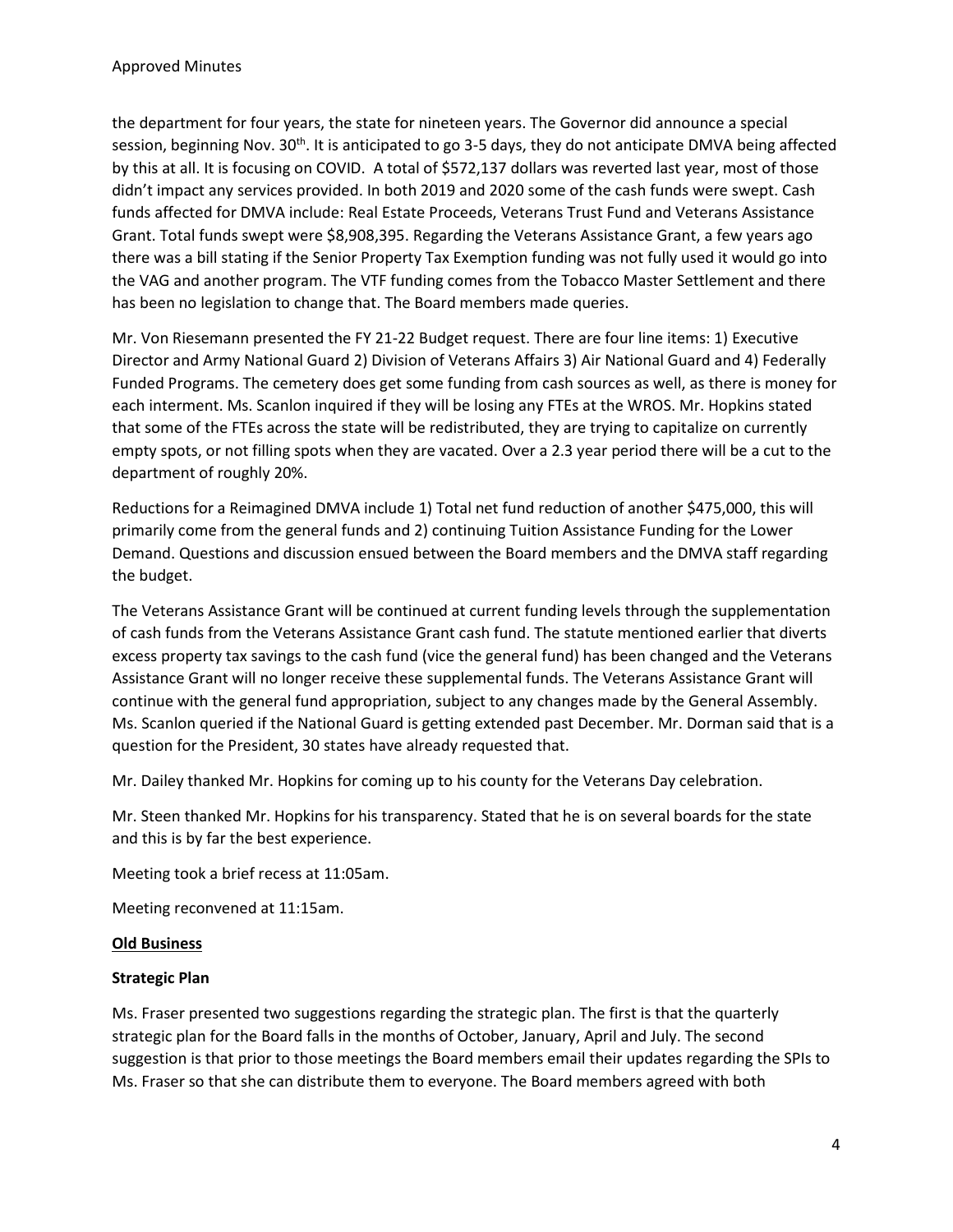suggestions. Ms. Fraser further requested any non-monitoring site visits reports that have not yet been submitted need to be sent to Ms. Hoagland as soon as possible.

#### **New Business**

#### **Veterans Memorial Cemetery**

Ms. Ingalls from the Veterans Memorial Cemetery requested funds in the amount of \$21,010 from VTF monies for the purpose of replacing the Rainbird Irrigation Computer, this comes with 5 years of technical assistance. The current system went down, and cannot continue to function as needed. They also need to replace the gravesite locator kiosk as the current one is no longer supported. A Dinotouch would be purchased which is also what is in use at Ft. Logan.

Mr. Rudder verified this is within purview and the monies exist. Ms. Hoagland answered in the affirmative and explained that the VMC historically receives \$50k - \$100k each year.

Ms. Scanlon motioned to approve at \$21,010. Mr. Steen seconded. The motion passed with unanimous approval.

### **WROS Funding**

Ms. Hoagland provided background information regarding this issue. Ms. Scanlon motioned to amend the prior approval of \$150,000 to \$157,862. Ms. Golonka seconded. Mr. Dailey queried if they are approving for administrative costs, and if they are, is that legal? Ms. Hoagland stated yes it is for administrative costs however it was a direct request from the JBC that the Board approved with additional funds. Mr. Dailey inquired of Mr. Hopkins if this is legal. Mr. Dorman replied that as this money is coming from the VTF that it should be fine however he believes the Board is owed a White Paper on this for clarification as the VTF allows for monies to support the Board or to Veterans. Ms. Scanlon requested to table this motion until the next Board meeting. Mr. Steen seconded. Unanimous approval of motion to table.

#### **Annual Report**

Mr. Rudder queried when the Annual Report needs to be submitted. Mr. Dorman stated it is due at the end of the calendar year, he said they would like to have it by the middle of December. Mr. Dorman states that some of the letters needed have already been received but the key piece is the letter from the Chair.

#### **Non-Monitoring Site Visits**

Non-Monitoring Site Visits, Ms. Hoagland. She requested if the Board member has not been able to connect with the grantee, to please let her know, she is happy to assist. After the first of the year, they will plan on doing the next round as long as the Board members still want to do so. Ms. Hoagland informed the Board that at this point, per the goal they had set themselves, they wanted to have a minimum of 8-10 grantees that have been contacted however, only 5 have been conducted. Ms. Golonka had two of them. Mr. Rudder excused Mr. Dailey from needing to write any at this time; Ms. Scanlon also offered to assist with contacting more grantees. Mr. Gonzalez stated he had not yet done his and would like his resent to him.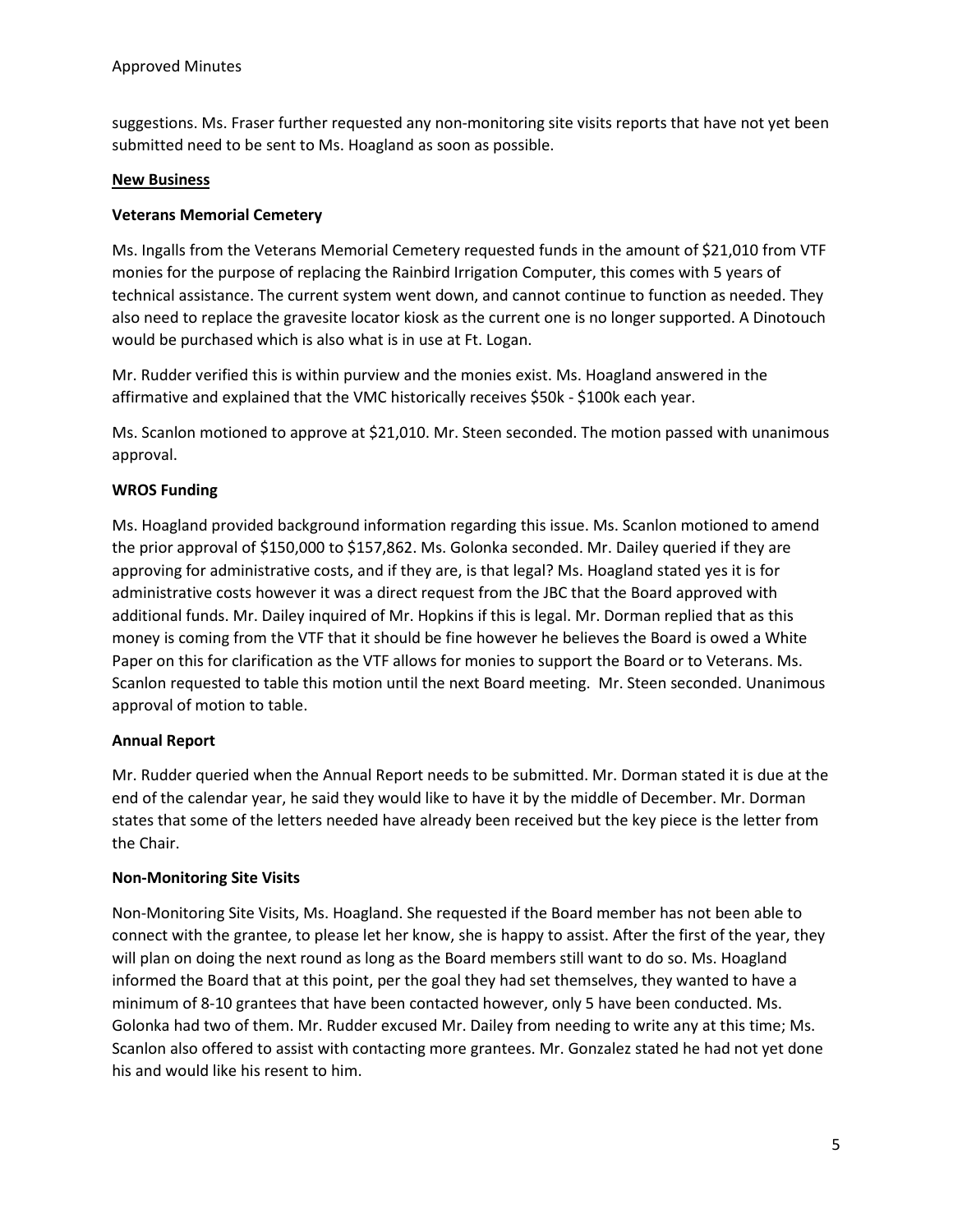Ms. Scanlon queried about the matters containing to the  $3<sup>rd</sup>$  Congressional District. Mr. Steen pointed out there is a new member of Congress in the third district. He queried if Mr. Dorman takes the lead on introductions. Mr. Dorman stated that he stays away until they assume office.

### **Reports**

### **Mr. Robinson**

Mr. Robinson said that there is nothing new to report on the Veterans Monument Veterans Trust Committee. Repairing the monument will be covered by state insurance. Regarding VCLC's they have hired a Nursing Home Administrator at Rifle. They are still shut down due to Covid. Testing now occurs every other day. A resident at Fitzsimmon's recently contracted Covid and some staff do from time to time. Funding disappeared that had come from veterans to increase the pay of their nurses at this time there is nothing to be done about it.

### **Mr. Dorman**

Mr. Dorman said they are moving forward with a Restoration of Honor Bill similar to New York. This will restore service members being discharged as Honorary if they were discharged due to sexual orientation. The Board members made queries for further information. Mr. Dorman informed the Board that the Department is neutral on legislation for a new license plate for members of the US Space Force.

### **Ms. Iglesias**

The Veterans Memorial Cemetery has begun the second phase of the construction process which has to do with the pond lining. The Veterans Day ceremony was cancelled due to Covid but there was still a flyover. Wreaths across America is December 18<sup>th</sup>. Mesa County is moving to red on the Covid Dial however, WROS and the Cemetery will still have staff come to work in person even though they will be closed to the public.

The Veterans Memorial Cemetery held no services this week however, they will begin next week with up to ten individuals in the committal shelter. They are still working on the backlog of internments from earlier this year. The WROS has new tenants, Shield Security and Western Colorado Area Healthcare. They also have the long awaited VA lease. The HUD-VASH program is moving in, starting with 12-14 employees, potentially the suicide coordinator and the VA enrollment specialist may move in as well. They are actively seeking new tenants and focusing on behavioral health which is a pressing concern in the area. The advisory board is working on creating a sponsorship program with local businesses to support the group programs at the WROS by making a yearly donation.

The new parking lot construction is advancing. All western county CVSOs took the post conference evaluation and Ms. Iglesias and Mr. Oney worked together to review the assessments individually with each CVSO. The weekly meetings with all western CVSOs are continuing and they see them as minitrainings and an opportunity to network. Ms. Iglesias has been conducting on-site visits to each county. This has included meetings with each CVSO as well as their direct supervisor and county commissioners as appropriate to dialogue on the role of the CVSO. Mr. Oney and Ms. Iglesias have been putting together a draft agenda to host a regional training in March. She stated that this will likely be held over two half days to accommodate those that decide to attend in person. This agenda will be submitted to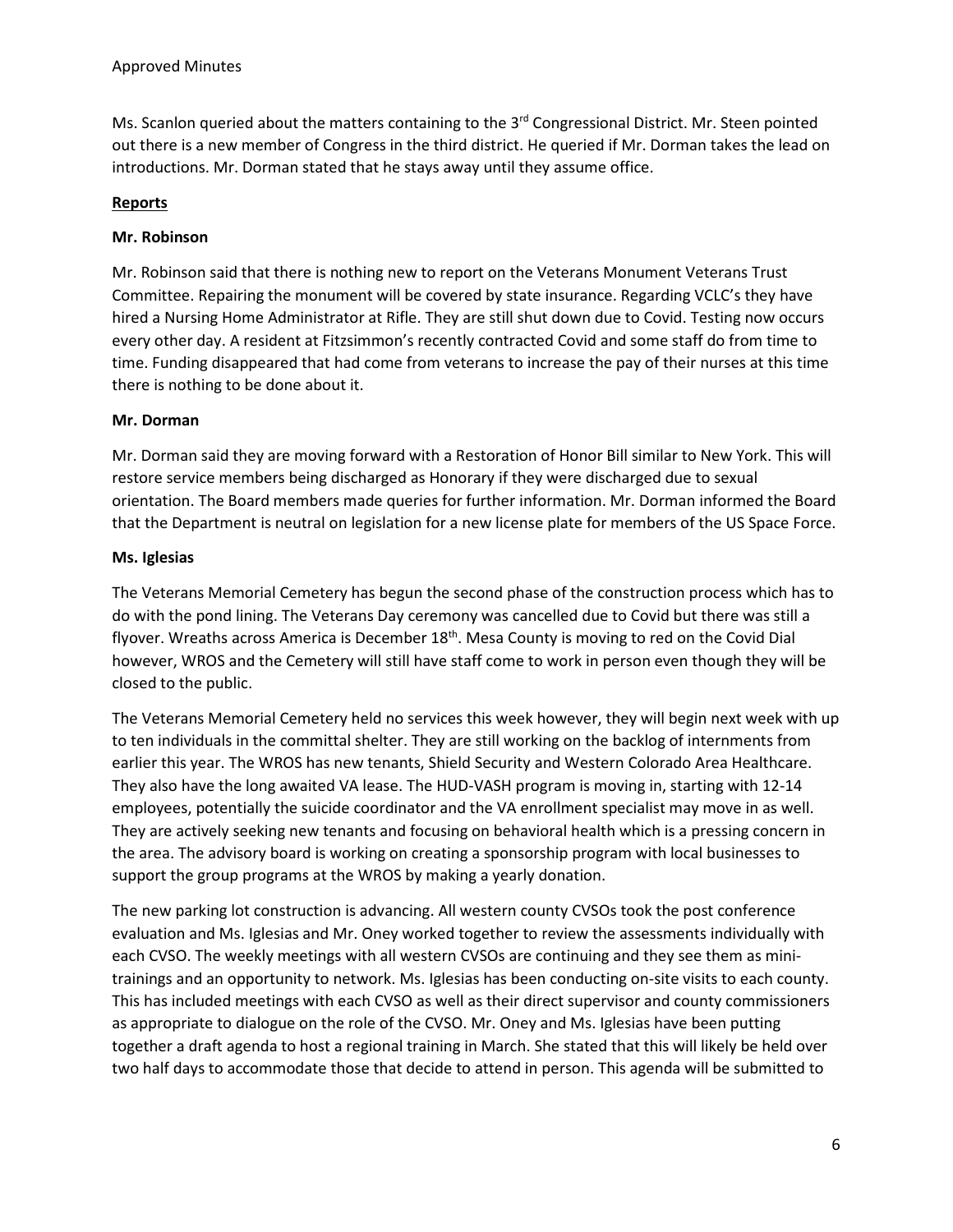the Board for review. Ms. Scanlon verified that masks are required for the wreath laying ceremonies and internments. Ms. Iglesias replied in the affirmative.

### **Mr. Tremaine**

Mr. Tremaine stated that the YouTube channel is growing exponentially, they are receiving good customer feedback on what they would like to see. The National Office of VA Experience is on the second day of their event. On the first day of the event, the CO VSOs involved broke the VA record for satisfaction rating at 96.5%. The SVSOs have been contacting their regional VSOs and will be doing onsite visits once they are permitted. The assessment had a very high failure rate and the SVSOs and Mr. Tremaine reviewed the questions and worked to help the CVSOs get understand the answers they missed. They had a preceptor for the two new VSOs who abruptly resigned, since Mr. Tremaine is a certified VSO with the VA he went ahead and took over the preceptor responsibilities for the rest of their training year. Five of the seven service officers have medical reasons to not come into the office, there are only four people who ever go in. Mr. Steen stated he would be glad to help with the CCI connection. Mr. Tremaine thanked him for that assistance. Ms. Scanlon queried now that they have gone to regions, how do they handle women veterans issues. Mr. Tremaine stated that Mr. Darjeen is handling it but they also have a network of female CVSOs that will assist.

### **Ms. Hoagland**

Ms. Hoagland stated that she is beginning to have regional feedback meetings with grantees to find out what is working and what is not. As she can't get out right now to do site visits this is the next best thing. She received information that one of the grantees and his wife both got Covid, had been in the hospital. He was recently released and is on the road to recovery, unfortunately his wife is not expected to make it. She is surprised this is the first grantee as so many of them are high risk. Mr. Tremaine stated if they are a patient at the VA Eastern CO Healthcare System that an email was sent out yesterday inviting them to be part of the initial vaccination group with the Pfizer vaccine.

#### **Board Member Remarks**

Ms. Golonka stated that the NG has gone fully virtual for their training groups. Ms. Golonka enjoyed her non-monitoring site visit. It gave her insight into what is happening in the area, she finds this information invaluable and would like to continue them. She gave commendation to Ms. Hoagland for all the work she does.

Ms. Scanlon agreed that the site visits are very informative. The CO Women Marine Association will be delivering breakfast and gifts for the Marines and Sailors at the reserve center at Buckley Air Force Base next month. She highlighted the increased level of homelessness when the moratorium on evictions due to rent non-payment is lifted at the end of December; she sees many veterans will be in need of assistance. She also volunteered to trail the vaccine.

Mr. Gonzalez stated that they did a Veterans Day proclamation on November 10<sup>th</sup>. For the first time however, all events for Veterans Day were cancelled. He did receive an invitation to a virtual event with the Air Force Academy, talking about how active duty military personnel can be involved with their local communities.